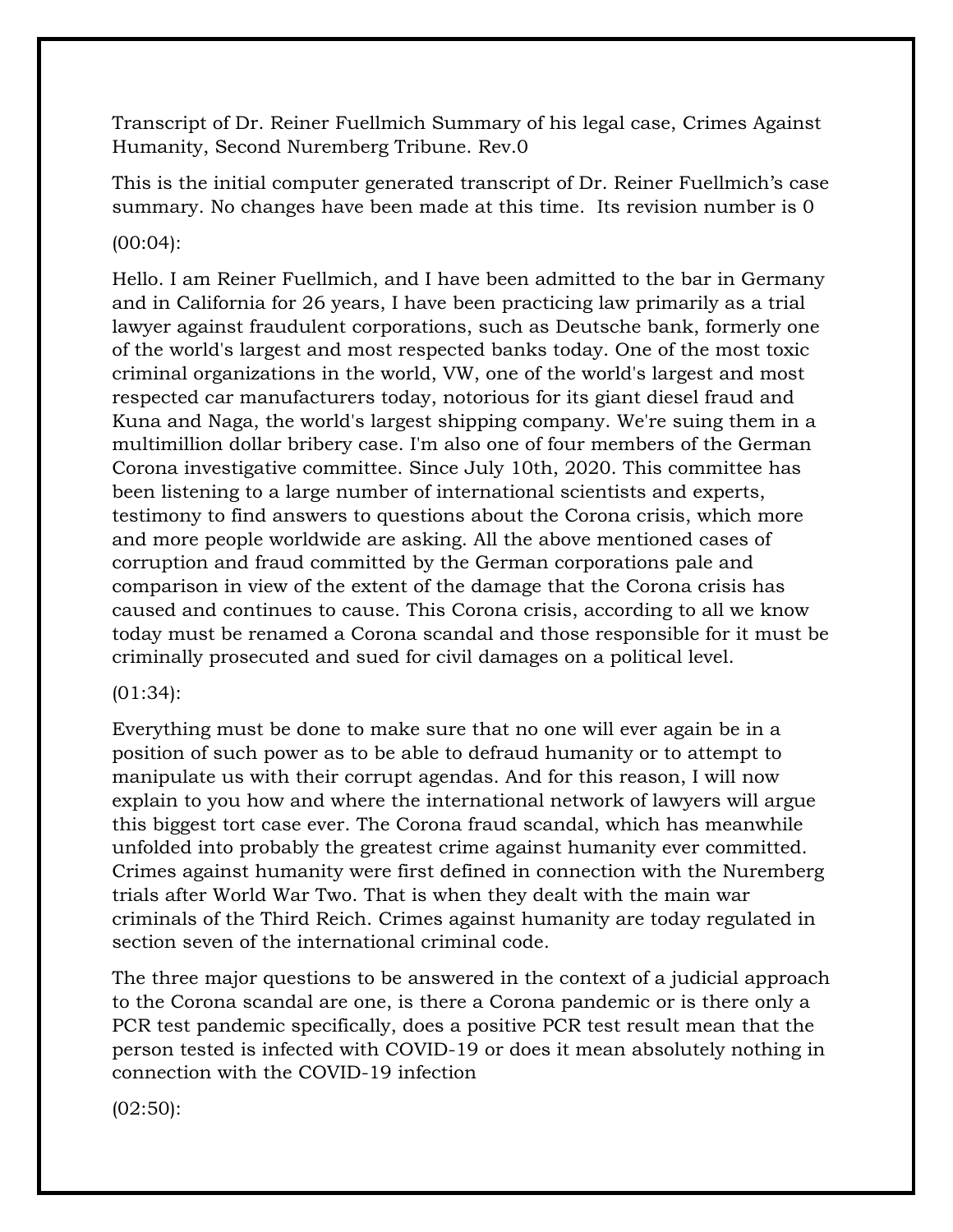#### To do

# (02:51):

The so-called anti Corona measures such as the lockdown, mandatory face masks, social and quarantine regulations serve to protect the world's population from Corona, or do these measures serve only to make people panic so that they believe without asking any questions that their lives are in danger. So that in the end, the pharmaceutical and tech industries can generate huge profits from the sale of PCR tests, antigen and antibody tests and vaccines, as well as the harvesting of our genetic fingerprints. And three, is it true that the German government was massively lobbied more so than any other country by the chief protagonists of this so-called pork Corona pandemic, Mr. Dresden virologist at shoddy Taylor hospital in Berlin, Mr. Wheeler veterinarian, and head of the German equivalent of the CDC, the RKI and Mr. [inaudible] head of the world health organization, or who because of Germany is known as a particularly disciplined country and was there for, to become a role model for the rest of the world for its strict. And of course, successful adherence to the Corona measures answers to these three questions are urgently needed because the allegedly new and highly dangerous Corona virus has not caused any excess mortality anywhere in the world. And certainly not here in Germany, but the anti Corona measures whose only basis, uh, the PCR test results, which are in turn all based on the German trusted test have in the meantime, caused the loss of innumerable human lives and have destroyed the economic existence of countless companies and individuals worldwide

(04:44):

In Australia. For

(04:45):

Example, people are thrown into prison. If they do not wear a mask or do not wear it properly as deemed by the authorities in the Philippines, people who do not wear a mask or do not wear it properly in this sense are getting shot in the head. Let me first give you a summary of the facts that they present as they present themselves today. The most important thing in a lawsuit is to establish the facts that is to find out what actually happened. That that is because the application of the law always depends on the facts at issue. If I want to prosecute someone for fraud, I cannot do that by presenting the facts of a car accident. So what happened here regarding the alleged Corona pandemic, the facts laid out below are to a large extent, the result of the work of the co Corona investigative committee.

(05:39):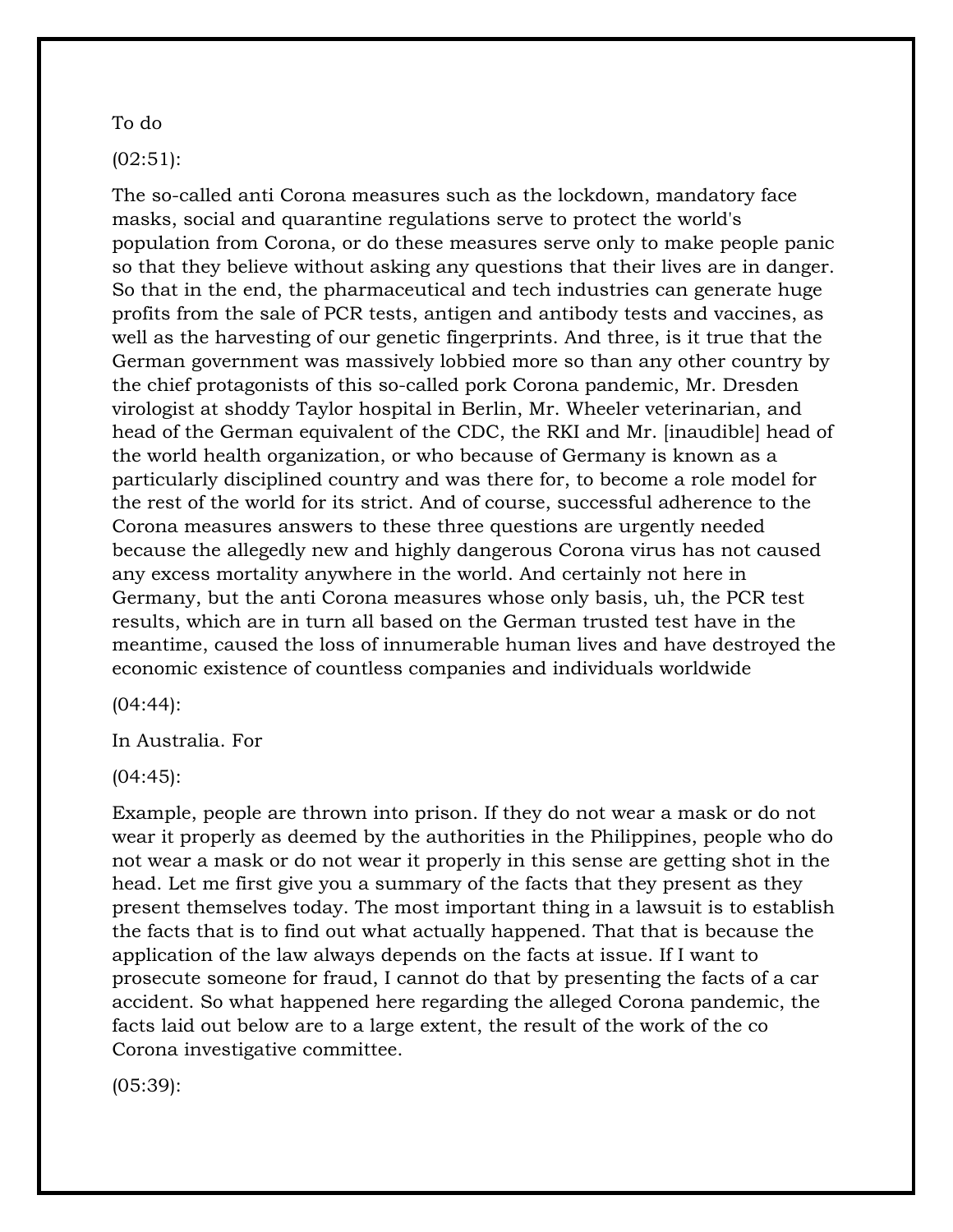This committee was founded on July 10th by four lawyers in order to determine through hearing expert testimony of international scientists and other experts. One, how dangerous is the virus really to what is the significance of a post positive PCR test three, what collateral damage has been caused by the Corona measures? Both with respect to the world's population's health and with, with respect to the world's economy. Let me start with a background, a little bit of background information. What happened in May, 2019 and then in early 2020, and what happened 12 years earlier with the swine flu, which many of you may have forgot gotten about in may of 2019, the stronger of the two parties, which governed Germany in a grand coalition, the CDU held a Congress on global health, apparently at the instigation of important players from the pharmaceutical industry and the table industry

(06:42):

At this Congress,

(06:44):

Usual suspects, you might say gave their speeches. Angela Merkel was there and the German secretary of health

(06:51):

Yan spawn, but some other people who, when would not necessarily

(06:57):

Expect to be present at such a gathering, we're also there professor Drestin virologists from the shoddy T hospital in Berlin, professor Wheeler, veterinarian, and head of the RKI, the German equivalent of the CDC, as well as Mr. [inaudible] philosopher and head of the world health organization,

(07:19):

Who they all gave speeches there also,

(07:22):

And giving speeches where the chief lobbyists of the world's two largest health funds, namely the bill and Melinda gates foundation and the Wellcome

(07:31):

Trust less than a

(07:33):

Year later. These very people called the shots in the proclamation of the worldwide Corona pandemic made sure that mass PCR tests were used to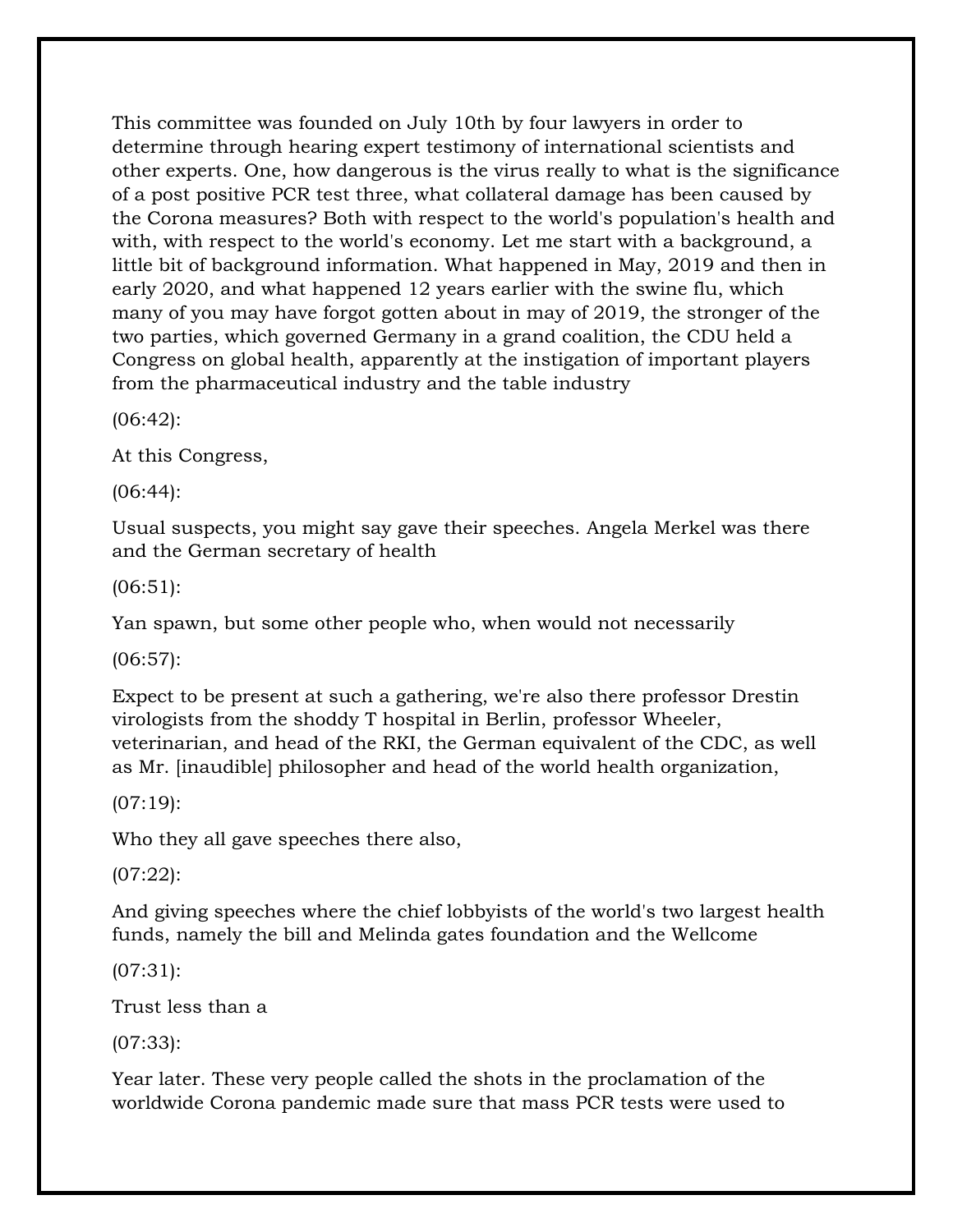prove mass infections with COVID-19 all over the world and are now pushing for vaccines to be invented and sold worldwide wide, these infections, or rather the positive test results that the PCR tests delivered in turn became the justification for worldwide lockdowns, social distancing, and mandatory face masks.

(08:07):

# It

(08:08):

Is important to note at this point that the default definition of a pandemic was changed 12 years earlier until then a pandemic was considered to be a disease that spread worldwide and which led to many serious illnesses and deaths suddenly. And for reasons never explained it was supposed to be a worldwide disease, only many serious illnesses, and many deaths were not required anymore to announce a pandemic due to this change, the who, which is closely intertwined with the global pharmaceutical industry was able to declare the swine flu pandemic in 2009, with the result that vaccines were produced and sold worldwide on the basis of contracts that have kept secret until today, these vaccines prove to be completely unnecessary because the swine flu eventually turned out to be a mild flu and never became the horrific plague that the pharmaceutical industry and its affiliated universities kept announcing. It would turn into with millions of deaths, certain to happen. If people didn't get vaccinated, these vaccines also led to serious health problems, about 700 children in Europe, fell incurably ill with narcolepsy and are now forever severely

(09:30):

Disabled. The vaccines bought

(09:33):

With millions of taxpayers. Money had to be destroyed with even more taxpayers' money already then during the swine flu the German virus. Well just Rustin was one of those who stirred up panic in the population repeating over and over again, that the swine flu would claim many hundreds of thousands, even millions of deaths. So all over the world in the end, it was mainly thanks to Dr. Wolf gunk, Voda and his efforts as a member of the German Bundes talk and also a member of the council of Europe that this hoax was brought to an end before it would lead to even more serious crimes consequences, fast forward to March of 2020, and the German Belinda's talk announced an epidemic situation of national importance, which is the German equivalent of a pandemic in March of 2020. And based on this, the lockdown with the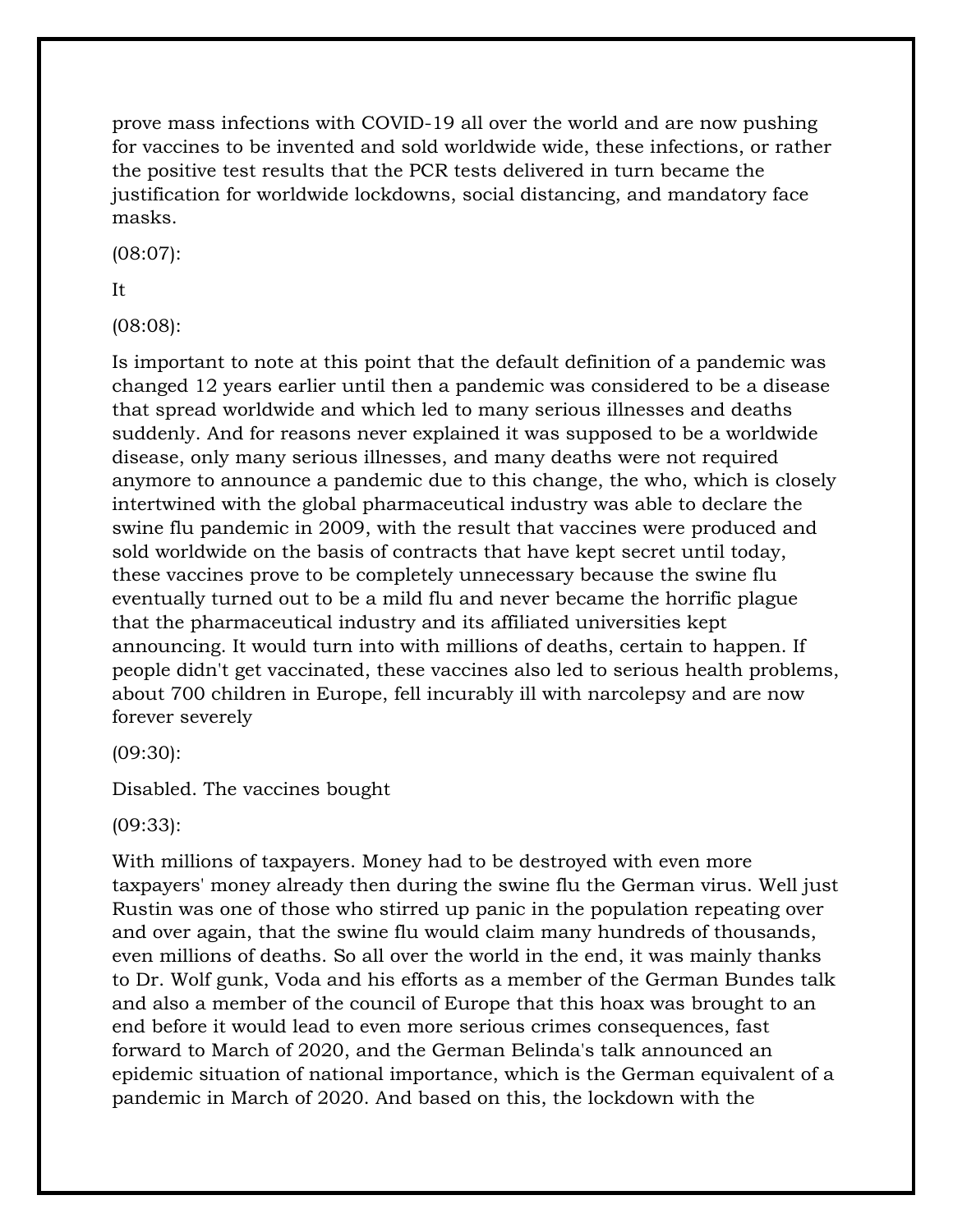suspension of all essential constitutional rights for an unforeseeable time, there was only one single opinion on which the federal government Germany based

(10:39):

Its decision, an

(10:42):

Outrageous violation of the universally accepted principle, Audi Audra, ultra parse, which means that one must also hear the other side. The only person they listened to was Mr. Drestin. That is the very person whose horrific panic inducing prognosis had proved to be catastrophic the falls 12 years earlier. We know this because a whistleblower named David Seba, a member of the green party told us about it. He did. So first on August 29th, 2020 in Berlin, um, in the context of an event at which Robert F. Kennedy Jr also took part and at which both men gave speeches and he did so afterwards. And one of the sessions of our Corona committee, the reason he did this is that he had become increasingly skeptical about the, the official narrative propagated by politicians and the mainstream media. He had therefore undertaken an effort to find out about other scientists opinions and had found them on the internet there. He realized that there were a number of highly renowned scientists who held a completely opinion, which contradicted the horrific prognoses of Mr. Drugs.

 $(11:58)$ :

They assumed and stuff still do assume

(12:01):

That there was no disease that went beyond the gravity of the seasonal flu that the population had already acquired cross or T-cell immunity against this allegedly new virus. And that there was there for no reason for any special measures. And certainly not for vaccinations. These scientists include professor John UN nitas of Stanford university in California, as specialist in statistics and epidemiology, as well as public health. And at the same time, the most quoted scientists in the world, professor Michael Levitt, Nobel prize winner for chemistry and Al and also a biophysicist at Stanford university, the German professors, Connie Merlin, sushi bakhti Klute Witkowski as well as Stefan humbug and now many, many more scientists and doctors worldwide, including Dr. Mike Eaton, Dr. Mike Gaetan is the former vice president and scientific director of Pfizer. One of the largest pharmaceutical companies in the world. I will talk some more about him a little later at the end of March, beginning of April of 2020, Mr.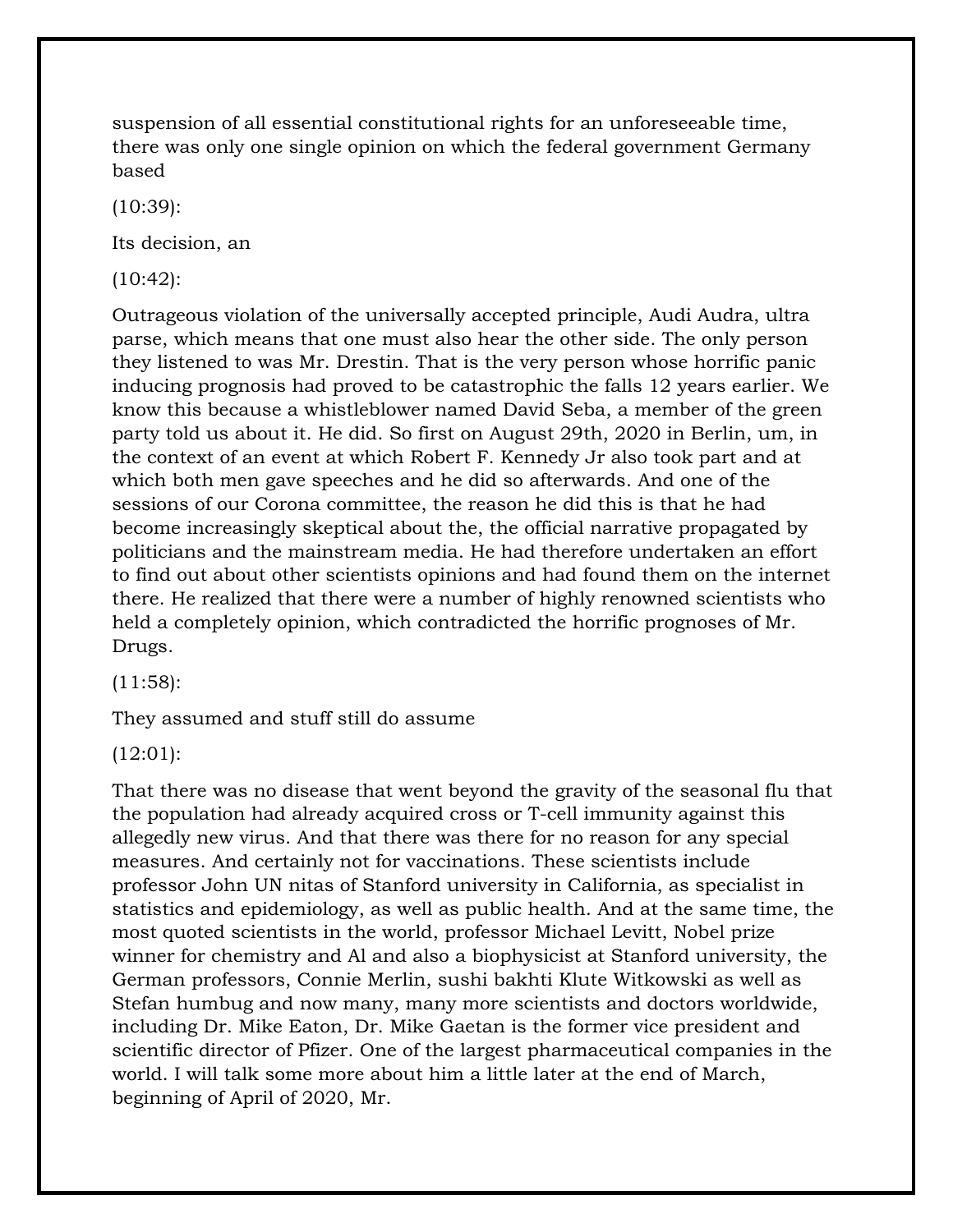### $(13:11)$ :

Siebert turned to the leadership of his green party with the knowledge he had accumulated and suggested that they present these other scientific opinions to the public. And explain that contrary to Mr. Dustin's doomsday prophecies. There was no reason for the public panic incidentally Lord assumption, who served as the judge at the British Supreme court from 2012 to 2018, had the V had done the very same thing at the very same time at tat come to the very same conclusion that there was no factual basis for panic and no legal basis for the Corona measures. Likewise, the former president of the German federal constitutional court expressed albeit more cautiously serious doubts that the Corona measures we're constitutional, but instead of taking note of these other opinions and discussing them with David Sieber, the green party leadership declared that Mr. Dustin's panic messages were good enough for the German party, uh, for the green party.

 $(14:15):$ 

Remember, they're not a member of the ruling core coalition, they're the opposition still. That was enough for them

(14:24):

Just as it had been good enough for the federal government as a basis for its lockdown decision. They said they subsequently the green party leadership called David Sieber, a conspiracy theorist without ever having considered the content of his information and then stripped him of his mandate. Now let's take a look at the current actual, the situation regarding the viruses danger, the complete uselessness of PCR tests for the detection of, and the lockdowns based on non-existent existent infections. In the meantime, we know that the health care systems were never in danger of becoming overwhelmed by COVID-19

 $(15:04)$ :

On the contrary. Many hospitals

(15:06):

Remain empty to this day and some are now facing bankruptcy, the hospital ship comfort, which anchored in New York at the time, and could have accommodated a thousand patients, never accommodated more than some 20 patients. Nowhere was there any access excess mortality studies carried out by professor Yuan Nita's and others have shown that the mortality of Corona is equivalent to that, of the seasonal flu, even the pictures from Bergamo and New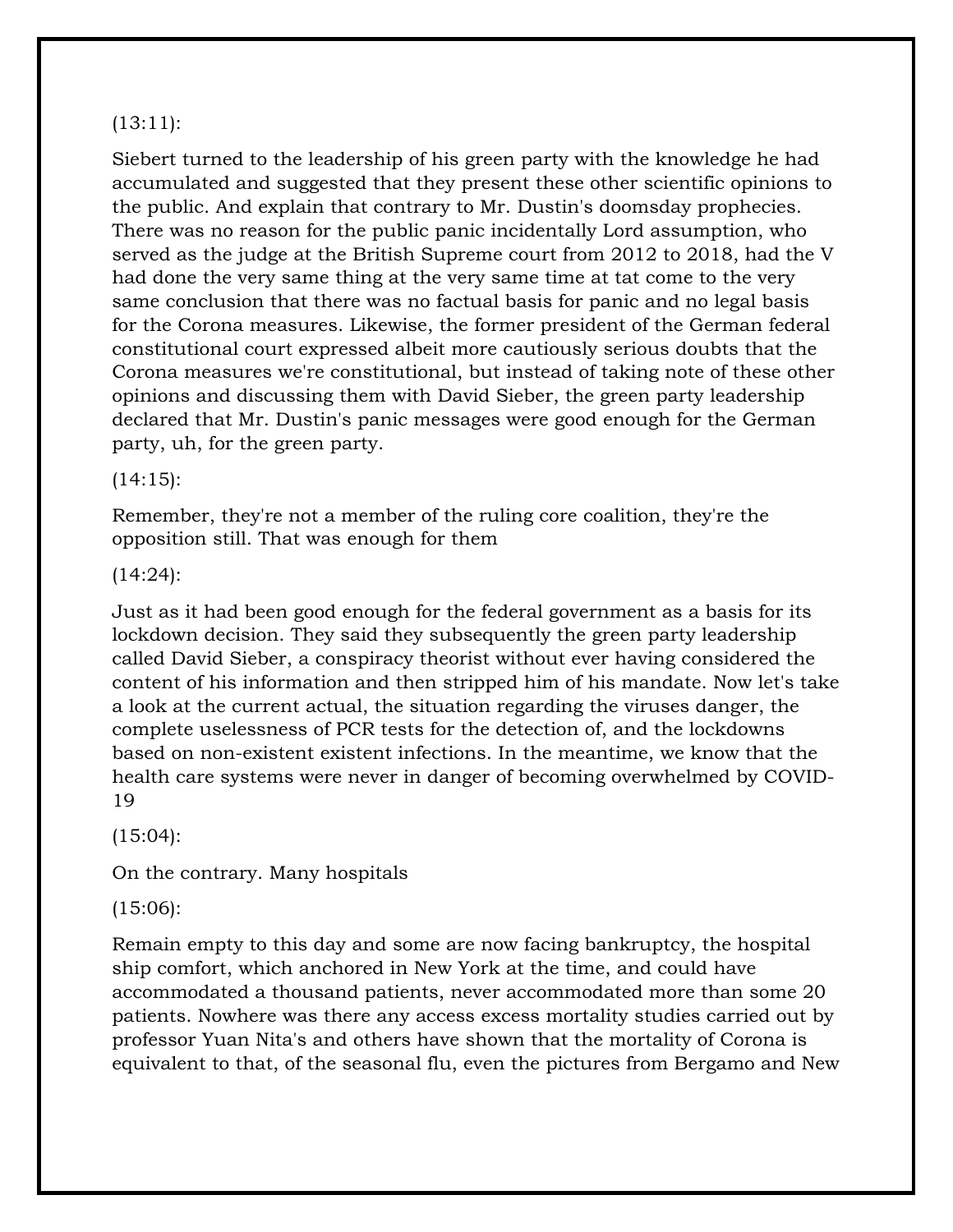York that were used to demonstrate to the world that panic was an order proved to be deliberately

(15:41):

Misleading. Then

(15:43):

The so-called panic paper was leaked, which was written by the German department of the interior. It's classified content shows beyond a shadow of a doubt that in fact, the population was deliberately driven to panic by politicians and mainstream

(15:59):

Media, the accompanying

(16:02):

Irresponsible statements of the head of the RKI. Remember the CDC, uh, Mr. Wheeler, who repeatedly and excitedly announced that the Corona measures must be followed unconditionally by the population without them asking any question shows that the, that he followed the script verbatim in his public statements, he kept announcing that the situation was very grave and threatening. Although the figures compiled by his own Institute proved the exact opposite

(16:34):

Among other things,

(16:35):

The paddock paper calls for children to be made, to feel responsible. And I quote for the painful torture death of their parents and grandparents, if they do not follow the Corona rules, that is if they do not wash their hands constantly and don't stay away from their game grandparents,

(16:55):

Uh, word of clarification in Bergamo

(16:57):

The vast majority of deaths, 94% to be exact turned out to be the result, not of COVID-19, but rather the consequence of the government deciding to transfer sick patients. Sick was probably the cold or seasonal flu from hospitals to nursing homes in order to make room at the hospitals for all the COVID patients who ultimately never arrived there at the nursing homes, they then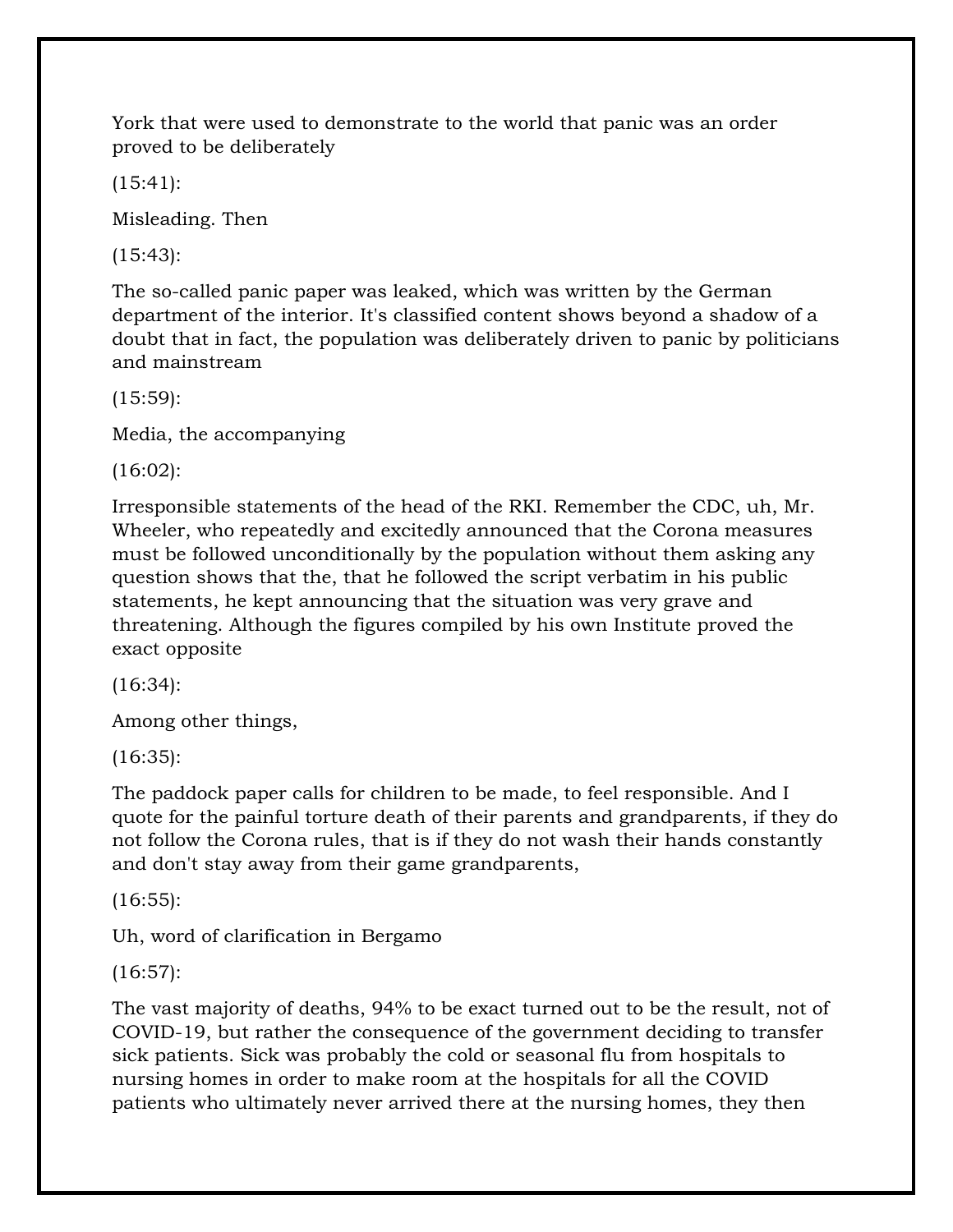infected old people with a severely weakened immune system, usually as a result of preexisting medical conditions. In addition of flu vaccination, which had previously been administered, had further weakened the immune systems of the people in the nursing albums in New York, only some, but by far not all hospitals were overwhelmed, many people, most of whom, again, elderly and had serious pre-existing medical conditions. And most of whom had it not been for the panic mongering would have just stayed at home to recover, raced to the hospitals there. Many of them fell victim to healthcare associated infections or nosocomial infections on the one hand and incidence of malpractice. On the other hand, for example, by being put on a respirator rather than receiving oxygen through an oxygen mask,

(18:18):

Again, to clarify

(18:20):

COVID 19, this is the current state of affairs is a dangerous disease, just like the seasonal flu is a dangerous disease. And of course COVID-19 just like the seasonal flu may sometimes take severe clinic, take a severe clinical course. And we'll sometimes it patients,

(18:38):

However,

(18:39):

As gypsies have shown, which were carried out in Germany in particular by the forensic scientist professor Klaus pusher in humbug, um, the fatalities he examined had almost all been caused by serious pre-existing conditions. And almost all of the people who had died had died at the very, at a very old age, just like an Italy, meaning they had lived beyond their average life expectancy. In this context, the following should also be mentioned the German RK, I, that is again, the equivalent of the CDC had initially strangely enough recommended that no autopsy be performed

(19:21):

And there are numerous

(19:23):

Credible reports. The doctors and hospitals worldwide had been paid money for declaring a deceased person, a victim of COVID-19, rather than writing down the true cause of death on the death certificate, for example, a heart attack or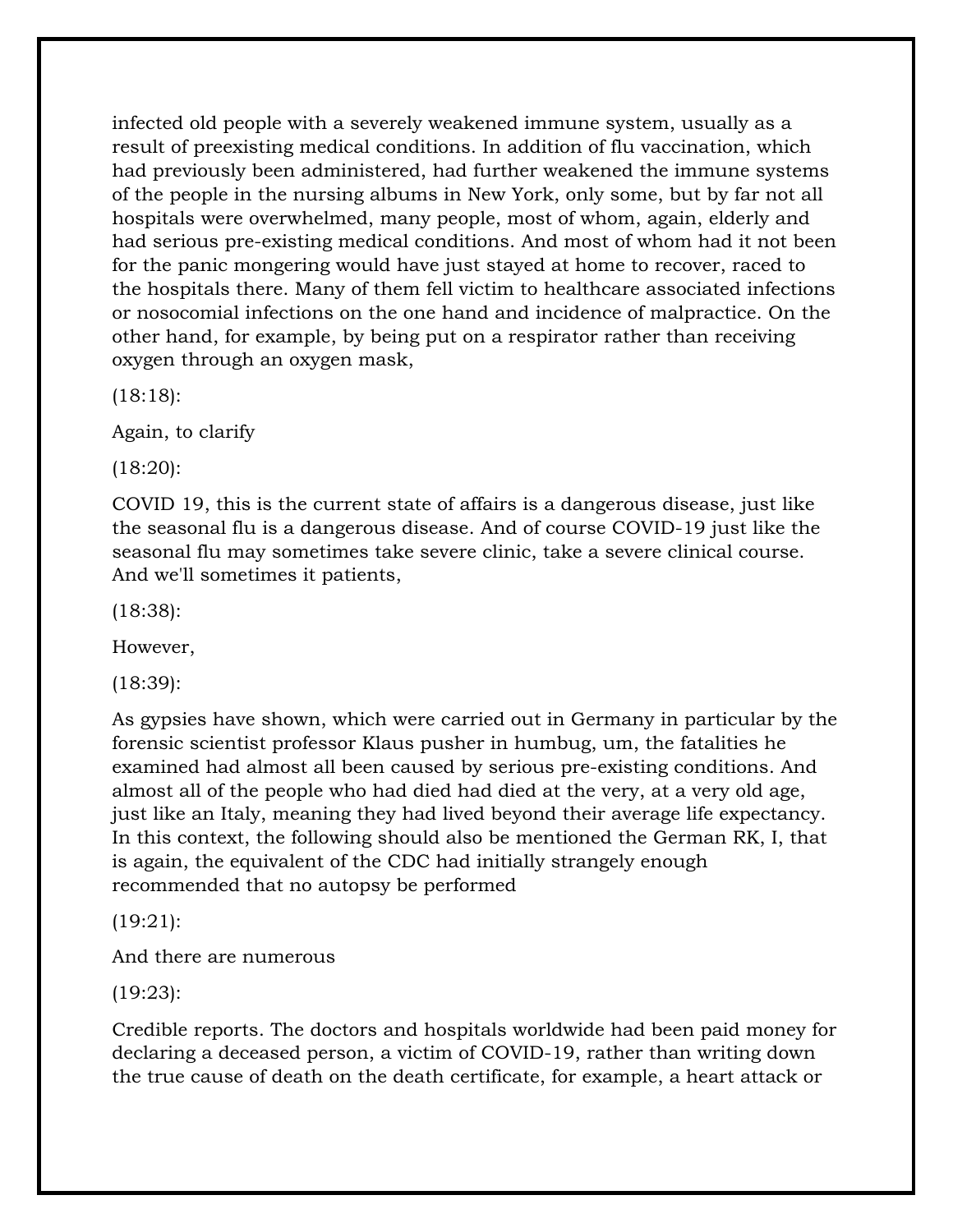(19:38):

A gunshot wound without the autopsies.

(19:41):

We would never know that the overwhelming majority of the alleged COVID-19 victims had died of completely different diseases, but not of COVID 19, the assertion that the lockdown was necessary because there were so many different infections with SARS cov two. And because the healthcare systems would be overwhelmed is wrong for three reasons. As we have learned from the hearings we conducted with the Corona committee and from other data that has become available in the meantime,

(20:10):

A,

(20:11):

The lockdown was imposed when the virus was already retreating. By the time the lockdown was imposed, the alleged infection rates were already dropping again, B there's already protection from the virus because of cross our T cell immunity.

(20:29):

Apart from

(20:29):

The above-mentioned lockdown being imposed, when the infection rates were already dropping, there's also cross or T-cell immunity in the general population against the Corona viruses con con con obtained in every flu or influenza wave. This is true. Even if this time around a slightly different strain of a Corona virus was at work. And that is because the body's own immune system remembers every virus it has ever battled in the past. And from this experience, it also recognizes the supposedly new, but still similar strain of the virus from the Corona family.

(21:08):

Incidentally,

(21:09):

That's how the PCR test for the detection of an infection was invented by now infamous professor Drestin at the beginning of January of 2020, based on this very basic knowledge, Mr. Dustin developed his PCR test, which supposedly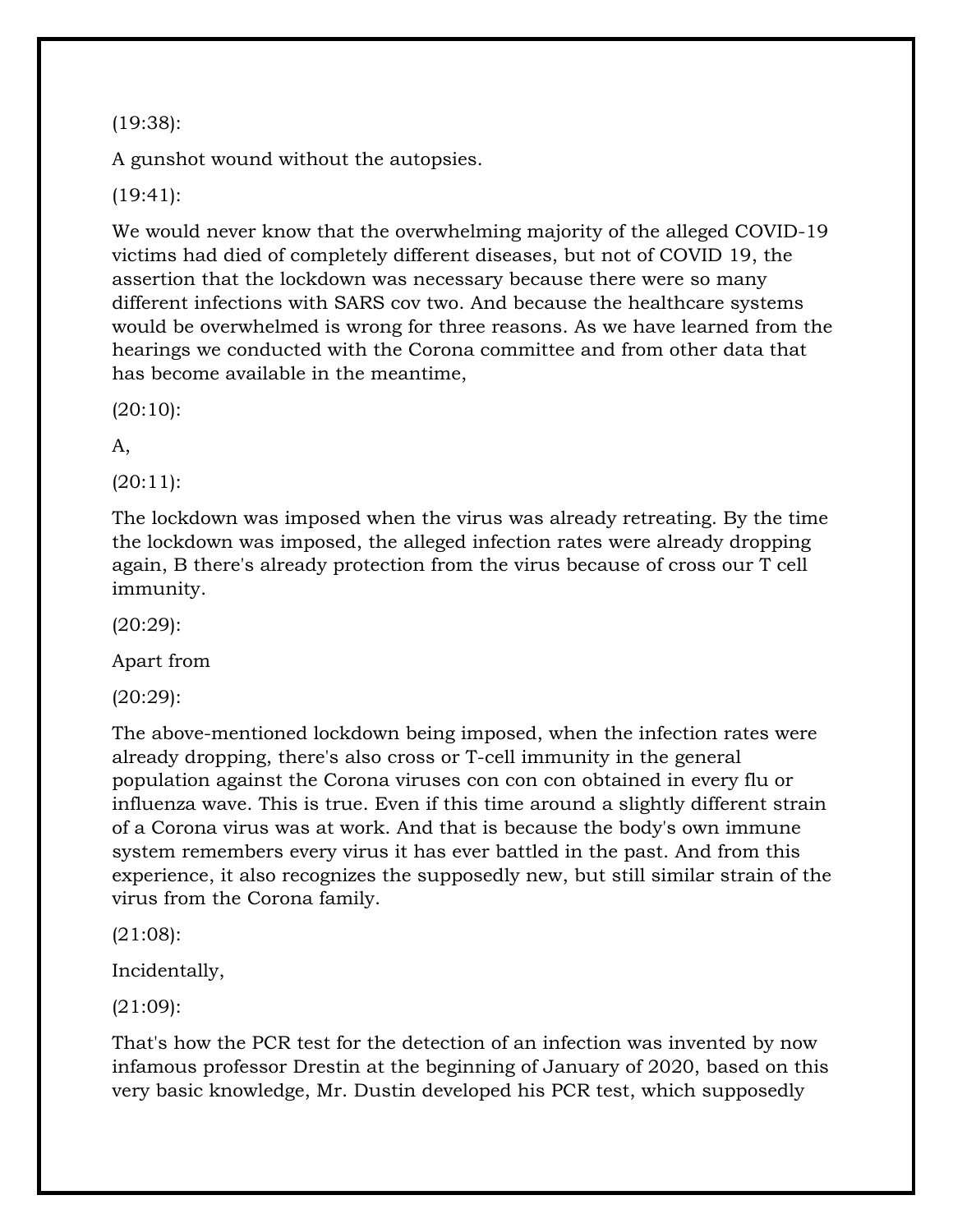detects an infection with SARS cov two without ever having seen the real wool Han virus from China only having learned from social media reports that there was something going on and won. He started tinkering on his computer with what would become his Corona PCR test for this. He used an old SARS virus, hoping it would be sufficiently similar to the allegedly new strain of the Corona virus found in Wu Han. Then he sent the result of his computer tinkering to China to determine whether the victims of the alleged new Corona virus tested positive

(22:03):

They did. And that was

(22:05):

Enough for the world health organization to sound the pandemic alarm and to recommend the worldwide use of the dressed in PCR test for the detection of infections with the virus now called SARS cov two Dresden's opinion and advice was this must be emphasized once again, the only source for the German government when it announced the lockdown, as well as the rules for social distancing and the mandatory wearing of masks. And this must also be emphasized once again, Germany apparently became the center of especially massive lobbying by the pharmaceutical and tech industry, because the world was referenced to the allegedly disciplined Germans should do as the Germans do in order to survive the Panda.

 $(22:51)$ :

See, and then

(22:52):

This is the most important part of our fact finding the PCR test is being used on the basis of false statements, not based on scientific facts with respect to infections.

(23:04):

In the meantime,

(23:05):

We have learned that these PCR tests contrary to the assertions of Messrs Dresden Wheeler and the who do not give any indication of an infection with any virus let alone and infection with SARS cov two, no, not only are PCR tests is expressly not approved for diagnostic purposes as is correctly noted on leaflets coming with these tests. And as the inventor of the PCR test Kary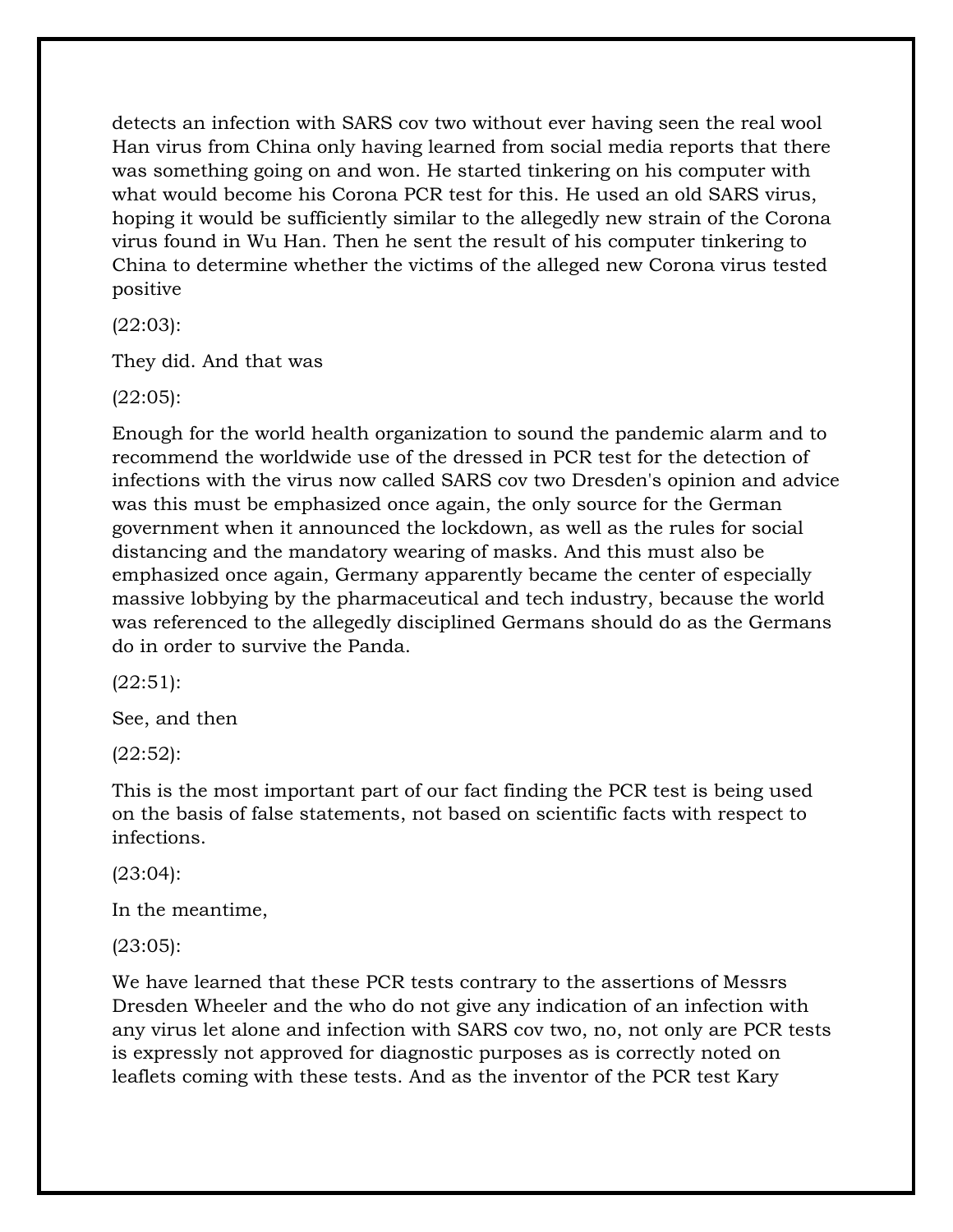Mullis has repeatedly emphasized instead, they're simply incapable of diagnosing any diseases.

(23:38):

Yes, that is correct

(23:42):

Prairie to the assertions of dress and Wheeler into who which have been making since the proclamation of the pandemic. A positive PCR test result does not mean that an infection is present. If someone tests positive, it does not mean that they're infected with anything, let alone with the contagious SARS, cov two virus, even the, even the United States, CDC,

(24:05):

Even this institution says agrees

(24:10):

With this. And I quote directly from page 38 of one of its publications on the Corona virus and the PCR tests dated July 13th, 2020 first bullet point says detection of viral RNA may not indicate the presence of infectious virus or that 2019 end cover is the causative agent for clinical symptoms. Second bullet point says the performance of this test has not been established for monitoring treatment of tooth 2019 and cough infection. Third bullet point says this test cannot rule out diseases caused by other bacterial or viral pathogens.

(24:53):

It is still not clear

(24:54):

Whether there has ever been a scientifically correct isolation of the Han virus, so that nobody knows exactly what we're looking for when we test, especially since this virus, just like the flu viruses mutates quickly, the PCR swaps take one or two sequences of a molecule that are invisible to the human eye and therefore need to be amplified in many cycles to make it visible. Everything over 35 cycles is as reported by the New York times and others considered completely unreliable and scientifically unjustifiable. However, the drugs didn't test as well as the who recommended tests that followed his example are set to 45 cycles. Can that be because of the desire to produce as many positive results in possible as possible, and thereby provide the basis for the false assumption that a large number of infections have been detected? The test cannot distinguish inactive and reproductive matter.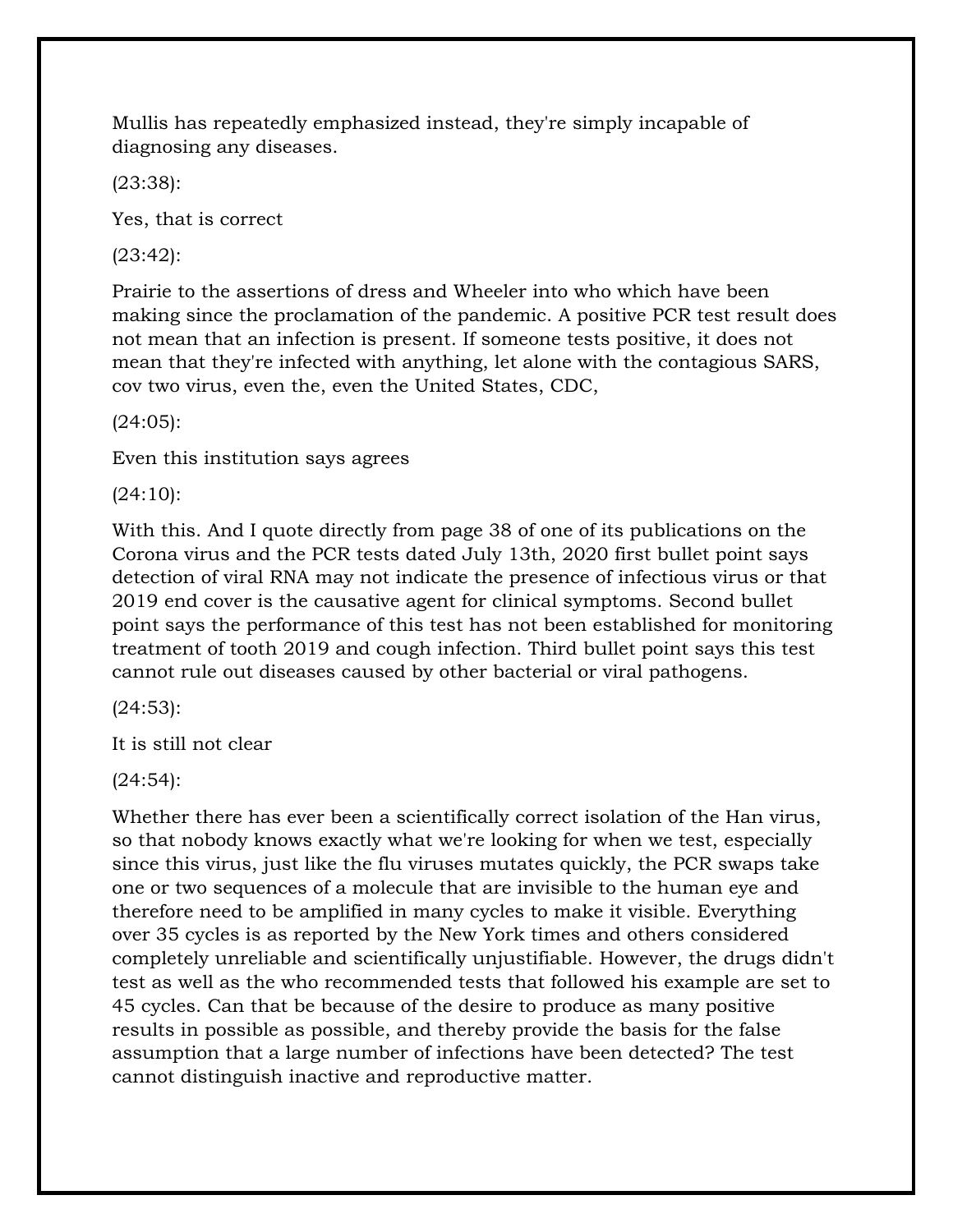#### (25:58):

That means that a positive result may happen because the test detects, for example, a piece of debris, a fragment of a molecule, which may signal nothing else, then that the immune system of the person tested one, a battle with a common cold in the past, even dressed in a himself, declared in an interview with the German business magazine in 2014. At that time concerning the alleged, uh, detection of an infection with averse virus, allegedly was the help of the PCR test that these PCR tests are so highly sensitive that even very healthy and non-infectious people may test positive. At that time. You also became very much aware of the powerful role of a panic and fear mongering, as you'll see at the end of the following quote, he said, then in this interview, if, for example, such a pathogen scurries over the nasal mucosa of a nurse for a day or so without her getting sick or noticing anything, then she's suddenly a Morris case. This could also explain the explosion of case numbers in Saudi Arabia.

(27:07):

In addition, the

(27:08):

Media there have made this into an incredible sensation. Has he forgotten this or is he deliberately concealing this in the Corona context? Because Corona is a very lucrative, lucrative business opportunity for the pharmaceutical pharmaceutical industry as a whole. And for Mr. Alford, Lund is coauthor in many studies and also a PCR test producer. In my view, it is completely implausible that he forgot. And 2020, what he knew about the PCR tests and told the business magazine in 2014

(27:46):

In short,

(27:47):

This test cannot detect any infection contrary to all false claim state stating that it can and infection a so-called hot infection requires requires that the virus or rather a fragment of a molecule, which may be a virus, is not just found somewhere. For example, in the throat of a person without causing any damage. That would be a cold infection. Rather, a hot infection requires that the virus penetrates into

(28:16):

The cells replicates there and

(28:18):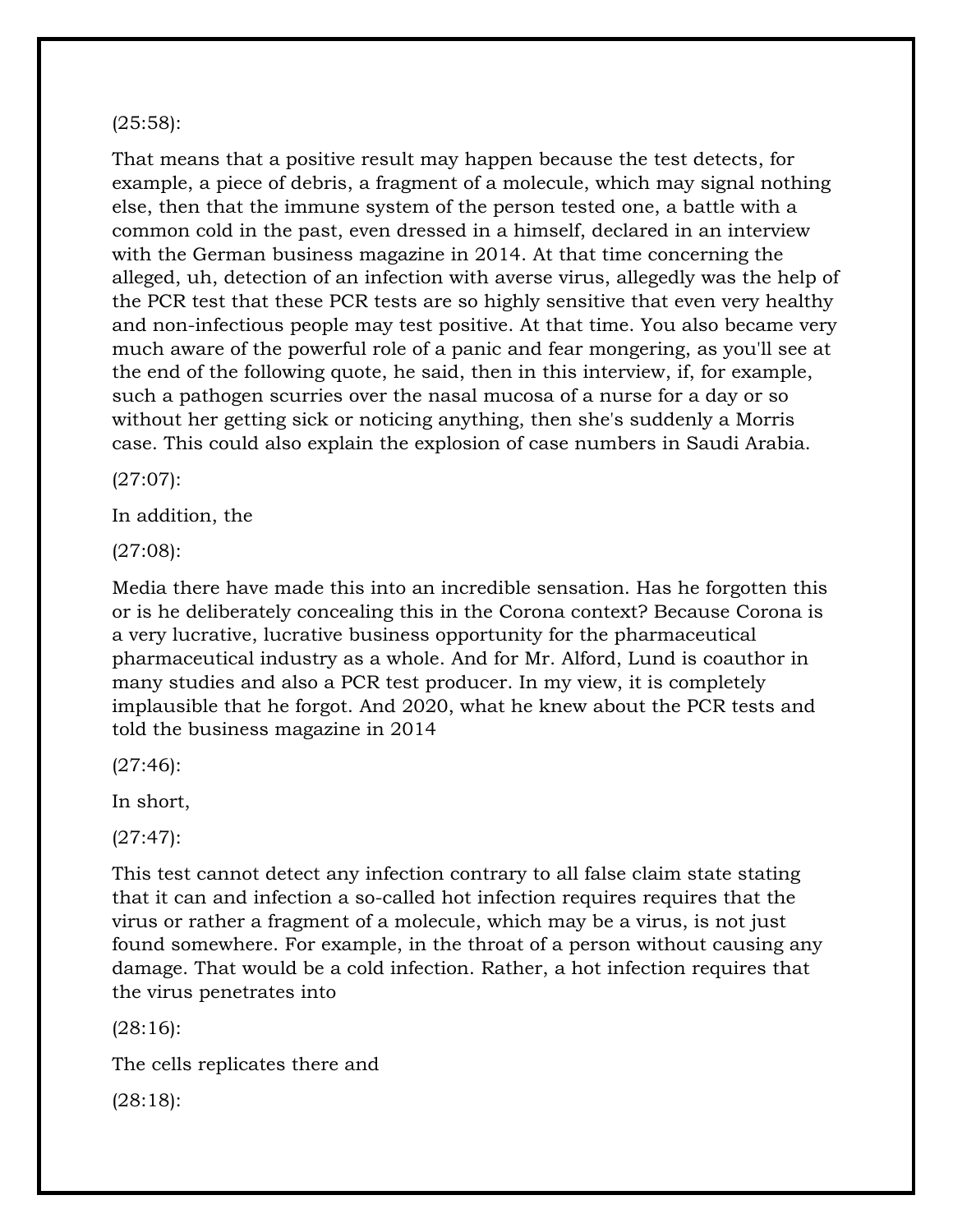Causes symptoms such as headaches or a sore throat only leaves then is a person really infected in the sense of a hot sense of a hot infection, uh, because only then is a person contagious that is able to infect others until then it is completely harmless for both the hosts and all other people that the host comes into contact with. Once again, this means that positive test results, contrary to all other claims by dressed and Wheeler or the who mean nothing with respect to infections as even the CDC knows as quoted above meanwhile, a number of highly respected scientists worldwide assume that there has never been a Corona pandemic, but only a PCR test pandemic. This is the conclusion reached by many German scientists, such as professors back tea, rice, Merlin, Hawker, it's wildlife, and many others, including the above-mentioned professor, John UN Nita's and the Nobel Laureate professor Michael livid from Stanford university.

(29:24):

The most recent

(29:25):

Such opinion is that of the aforementioned Dr. Mike Eden, a former vice president and chief science officer at Pfizer, who held this position for 16 years. He and his co co-authors, all well-known scientists published a scientific paper in September of 2020. And he wrote a corresponding magazine article on September 20th, 2020 among other things he and they state. And I quote we're basing our government policy, right economic policy and the policy of restricting fundamental rights, presumably on completely wrong data and assumptions about the Corona virus. If it weren't for the test results that are constantly reported in the media, the pandemic would be over because nothing really happened. Of course, there are some serious individual cases of illness, but there are also some in every flu epidemic, there was a real wave of disease in March and April. But since then, everything has gone back to normal, only the positive results rise and sink wildly again and again, depending on how many tests are carried out, but the real cases of illnesses are over there. Cat, there can be no talk of a second wave.

(30:47):

The allegedly

(30:47):

New strain of a Corona virus is Dr. Eden continues only new, and that it is a new type of the long known Corona virus. There are at least four Corona viruses that are endemic and cause some of the common colds we experienced, especially in winter, they all have a striking sequence similarity to the Corona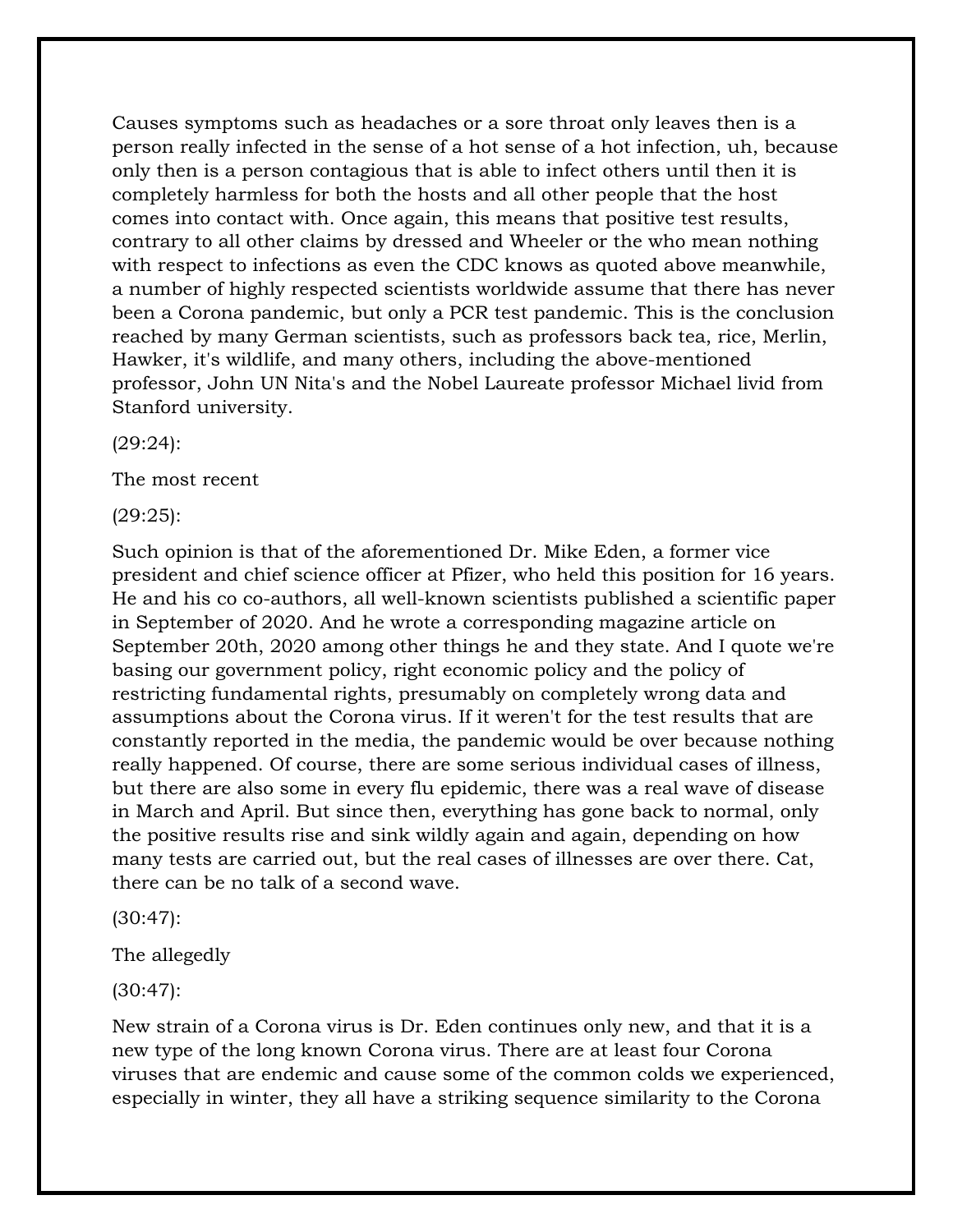virus. And because the human immune system recognizes the similarity to the virus that has now allegedly been newly discovered, a T-cell immunity has long existed in this respect. 30% of the population had this before the allegedly new virus even

(31:24):

Appeared. Therefore it

(31:26):

Is sufficient for the so-called herd immunity that 15 to 25% of the population are infected with you. Allegedly knew Corona virus to stop the further spread

(31:37):

Of the virus. And this

(31:39):

Has long been the case regarding the all-important PCR tests. You done writes in a piece called lies, lies and health statistics. The deadly danger of false positives dated September 20 is 2020. And I quote the likelihood of an apparently positive case. Being a false positive is between 89 to 94% or near certainty. Dr. Hayden and agreement with the professors of immunology Kimora from Germany, Capell from the Netherlands and Cahill from Ireland, as well as the microbiologist, Dr. [inaudible] from Austria, all of whom testified before the German Corona committee explicitly points out that a positive test does not mean that an intact virus has been found. The authors explain that what the PCR test actually measures is. And I quote simply the presence of partial RNA present in the intact virus, which could be a piece of dead virus, which cannot make the subject sick and cannot be transmitted and cannot make anyone else sick because of the complete unsuitability of the test for the detection of infectious diseases, tested positive and goats, sheep papayas, and even chicken wings. Oxford professor call Hennigan

(33:03):

Director of the center for evidence-based

(33:05):

Medicine writes that the COVID virus would never disappear. If this test practice were to be continued, but would always be falsely detected in much of what is tested lockdowns as Hayden and his colleagues found out, do not work Sweden with its less, a fair approach and great Britain with its strict lockdown. For example, have completely comparable disease and mortality statistics. The same was found by us scientists concerning the different us states. It makes no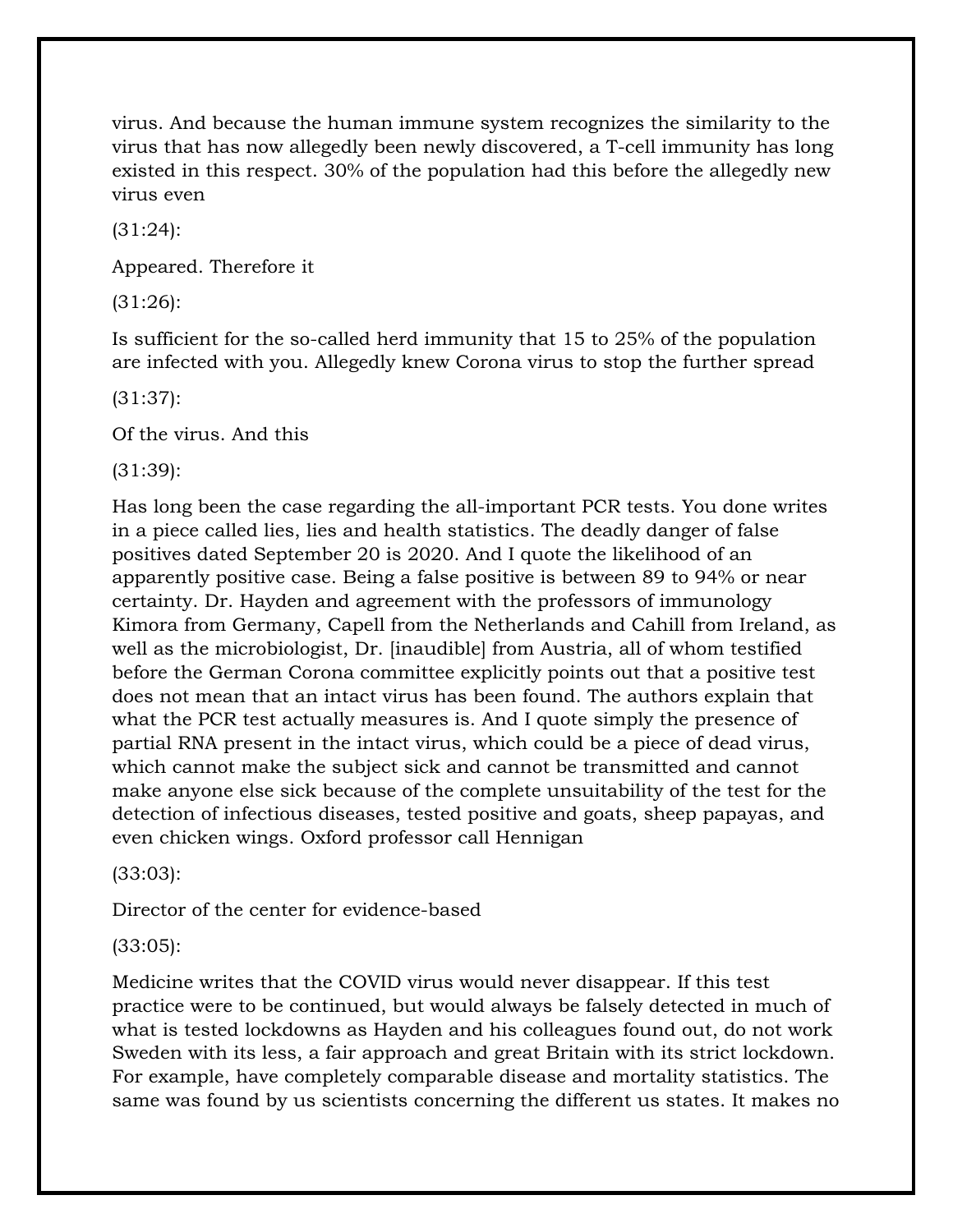difference to the incidence of disease, whether a state implements a lockdown or not. With regard to the now

(33:47):

Infamous Imperial

(33:48):

College of London's professor, uh, Neil Ferguson and his completely false computer model models, warning of millions of deaths. He says that, and I quote no serious scientist gives any validity to Ferguson's model. He points out with thinly veiled contempt. Again, I quote it's important that, you know, most scientists don't accept that it, that is Ferguson's model was even faintly, right? But the government is still wedded to the model. Ferguson predicted 40,000 Corona deaths in Sweden by may and a hundred thousand by June. But it remained at 5,800, which according to the Swedish authorities is equivalent to a mild flu. If the PCR tests had not been used as a diagnostic tool for Corona infections, there would not be a pandemic and there would be no lockdowns, but everything would have been perceived as just a medium or LightWave of influenza. These scientists conclude Dr. Heaton and his peace lies, lies and health statistics.

# (34:55):

The deadly danger of false positives writes this test is fatally flawed, and must immediately be withdrawn and never used again in this setting unless shown to be fixed, uh, to be fixed. And towards the end of that article, I have have explained how a hopelessly performing diagnostic test has been and continues to be used, not for diagnosis of disease, but it seems solely to create, we are now let's take a look at the current actual situation regarding the severe damage caused by the lockdowns and other measures. Another detailed paper written by a official in the department of the interior who is responsible for risk assessment and the protection of the population against discs

(35:45):

Was leaked recently. Yeah, it's now

(35:47):

Called the false alarm paper. This paper comes to the conclusion that there was that there was, and is no sufficient evidence for serious health health risks for the population is claimed by draws and Wheeler and the hoop.

(36:02):

But the author says there is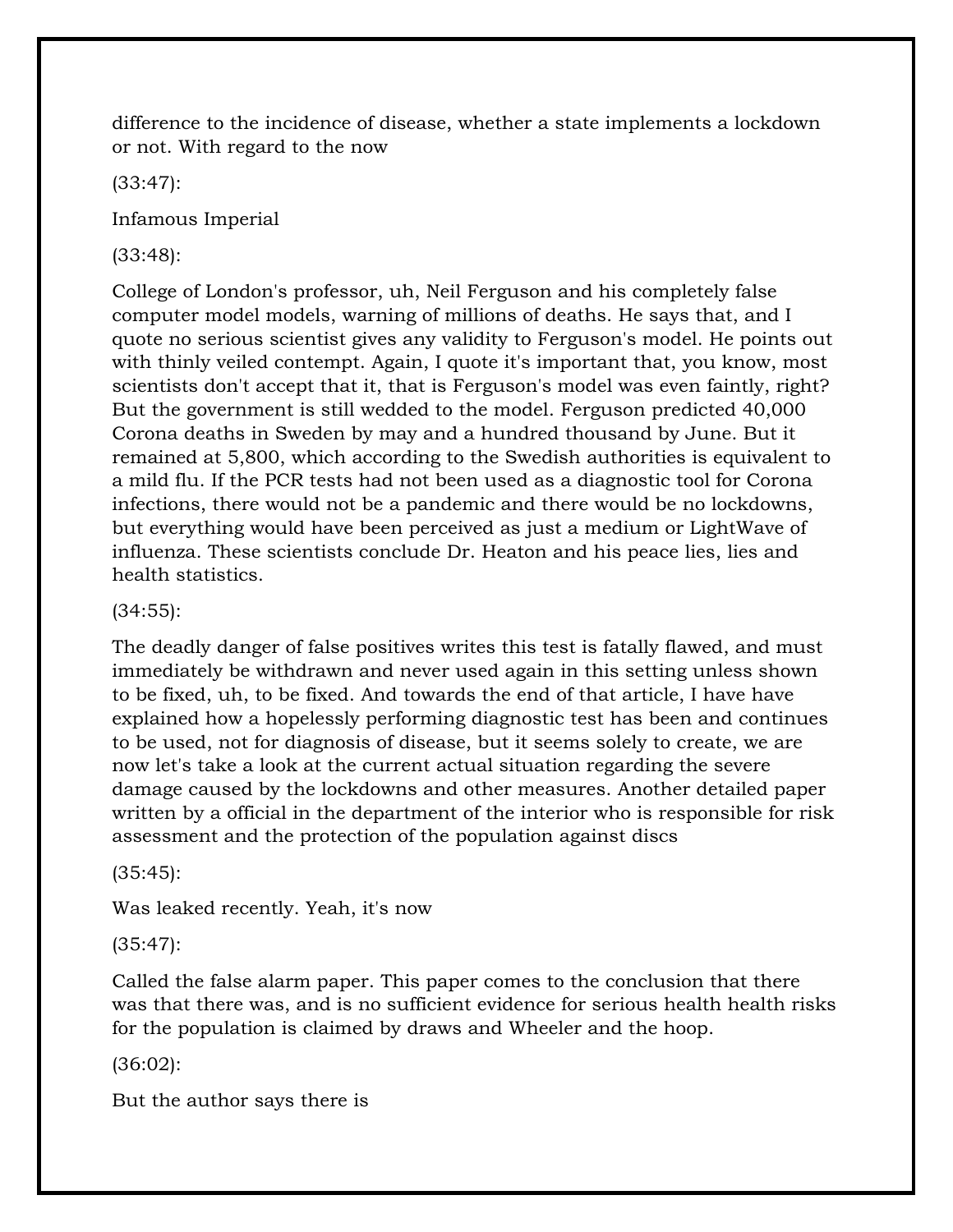(36:04):

Very much evidence of the Corona measures causing gigantic health and economic damage to the population, which he then describes in detail in this paper,

(36:14):

This, he concludes will lead

(36:16):

To very high claims for damages, which the government will be held responsible for. This has now become reality, but the papers author was suspended more and more scientists, but also lawyers recognize that as a result of the deliberate panic mongering and the Corona measures enabled by this panic democracy is in great danger of being replaced by fascist totalitarian models. As I already mentioned above in Australia, people who do not wear the masks, which more and more studies show are hazardous to health, um, or who allegedly do not wear them correctly, are arrested, handcuffed and thrown into jail in the Philippines. They run the risk of getting shot, but even in Germany and in other previously civilized countries, children are taken away from their parents. If they do not comply with quarantine regulations, distance regulations, and mask squares regulations, according to the psychologists and psychotherapists who testified before the Corona committee, children are traumatized on Mohs with the worst psychological consequences yet to be expected in the medium and longterm in Germany alone, 500,000 to 800,000 bankruptcies are expected in the fall to strike small and medium sized businesses, which formed the backbone of the economy.

#### (37:45):

This will result in incalculable tax losses and incalculably high and long-term social security money transfers for among other things. Unemployment benefits. Since in the meantime, pretty much everybody's beginning to understand the full devastating impact of the a completely unfounded Corona measures. I will riff. I will refrain from detailing this any further. I mean, I'll give you a summary of the legal consequences. Quinces. The most difficult part of a lawyer's work is always to establish the true facts, not the application of the legal rules to these facts. Unfortunately, a German lawyer does not learn this at law school, but his Anglo American counterparts do get the necessary training for this at their law schools. And probably for this reason, but because of the much more pronounced independence of the American Anglo American judiciary, the Anglo-American law of evidence is much more effective in practice than the German one, a court of law can only decide a legal dispute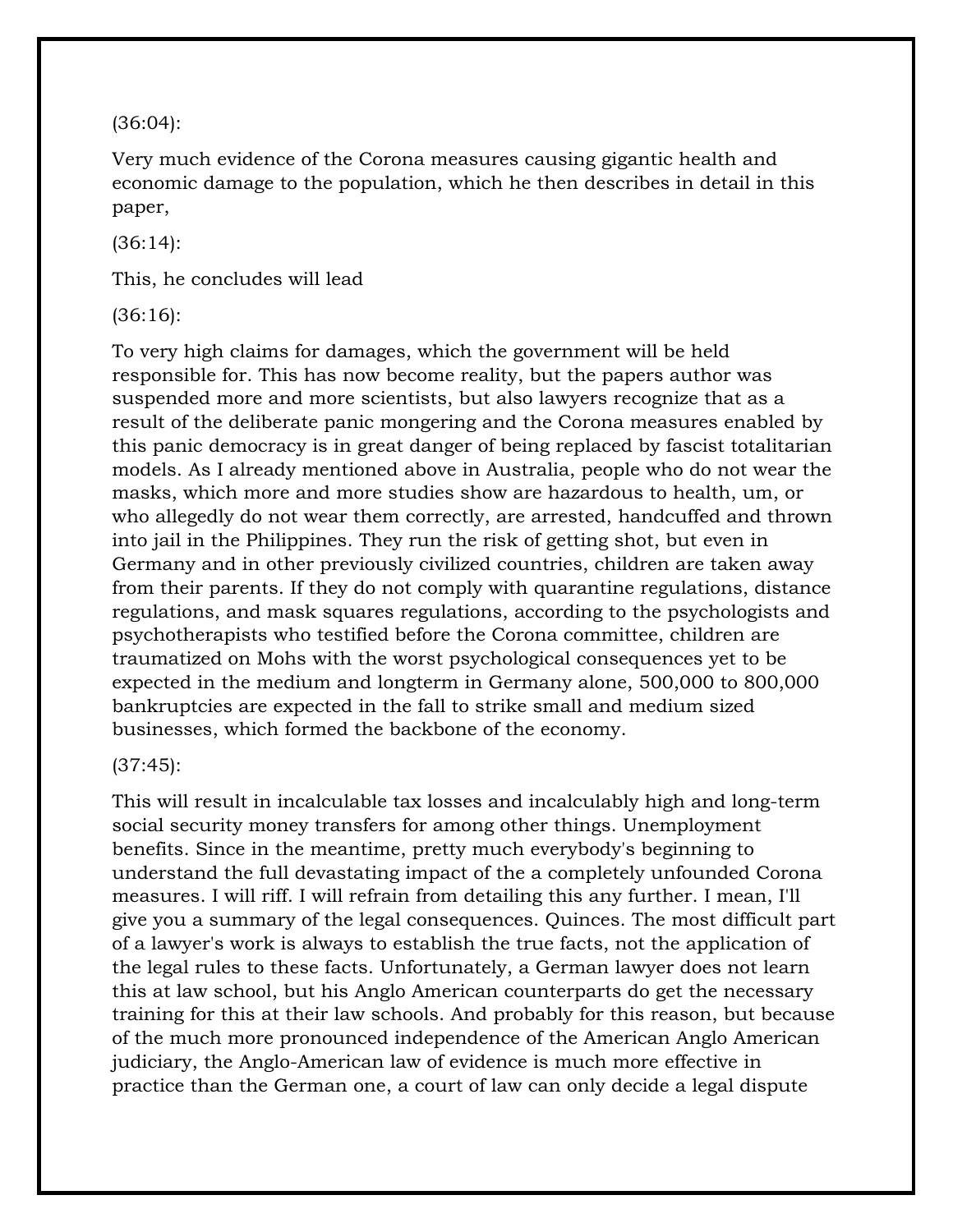correctly if it has previously determined the facts correctly, which is not possible without looking at all the evidence.

# (38:58):

And that's why the law of evidence is so important on the basis of the facts summarized above in particularly those I'm sorry. In particular, those established with the help of the work of the German Corona committee, the legal evaluation is actually simple. It is simple for all civilized legal systems, regardless of whether these legal systems are based on civil law, which follows the Roman law more closely, or whether they're based on Anglo-American common law, which is only loosely connected to Roman law. Let's first take a look at the unconstitutionality of the measures, a number of German law professors, including professors king grain, Morse wig, young blued and foster corral have stated either in written expert opinions or in interviews in line with the serious doubts expressed by the former president of the federal constitutional court with respect to the constitutionality of the Corona measures that these measures, the Corona measures are without a sufficient factual basis and also without a sufficient legal basis and are therefore unconstitutional and must be repealed immediately.

#### (40:09):

Very recently, a judge tossed in SLIFE is his name declared publicly that the German judiciary just like the general public has been so panic-stricken that it was no longer able to administer justice properly. He says that the courts of law and I quote, have all too quickly waved through coercive measures, which for millions of people all over Germany represent massive suspensions of their constitutional rights. He points out the German citizens. Again, I quote are currently experiencing the most serious encroachment on their constitutional rights since the founding of the federal Republic of Germany in 1949, in order to contain the Corona pandemic, federal and state governments have intervened, he says massively. And in part threatening the very existence of the country as it is guaranteed by the constitutional rights of the people.

# (41:09):

What about fraud, intentional infliction of damage and crimes against humanity based on the rules of criminal law, asserting false facts concerning the PCR tests or intentional brisk misrepresentation as it was committed by Messrs Dresden and Wheeler, as well as the, who can only be assessed as fraud, based on the rules of civil tort law. This translates into intentional infliction of damage. The German professor of civil law, Martin Trop supports this finding in public interviews in a comprehensive legal opinion of around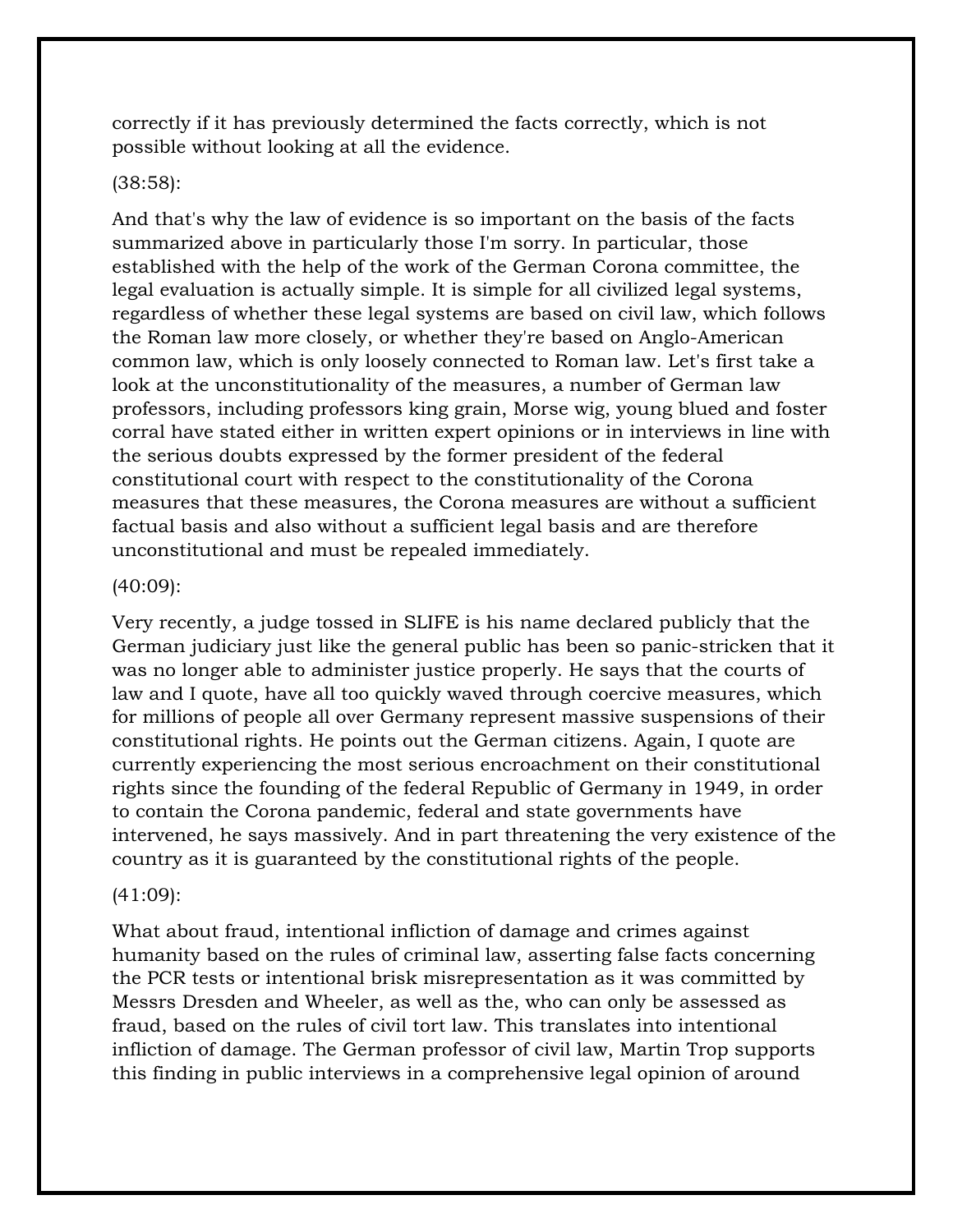180 pages. He has familiarized himself with the subject matter, like no other legal scholar has done thus far.

(41:53):

And in particular has provided a detailed account of the complete failure

(41:58):

Of the mainstream media to report on the true facts of this so-called pandemic, masters dressed in Wheeler and Tetris of the who all knew based on their own expertise or the expertise of their institutions, that the PCR tests cannot provide any information about infections, but asserted over and over again to the general public that they can with their counterparts all over the

(42:25):

World, repeating this.

(42:27):

And they all knew and accepted. Then on the basis of their recommendations, the governments of the world would decide on lockdowns, the rules for social distancing and mandatory wearing of masks, the ladder representing a very serious health hazard as more and more independent studies and expert statements show under the rules of civil tort law. All those who have been harmed by these PCR tests, uh, PCR tests, induced, uh, induced lockdowns are entitled to receive full compensation for their losses.

(43:00):

In particular, there is a duty to compensate

(43:03):

That is a duty to pay damages for the loss of profits suffered by companies. And self-important employed persons as a result of the lockdown and other measures. In the meantime, however, the anti Corona measures have caused and continue to cause such devastating damage to the world's population's health and economy that the crimes committed by misters, Dresden Wheeler, and those who must be legally qualified as actual crimes against humanity as defined in section seven of the international criminal code.

(43:39):

How can we do something? What can we do? Well,

(43:43):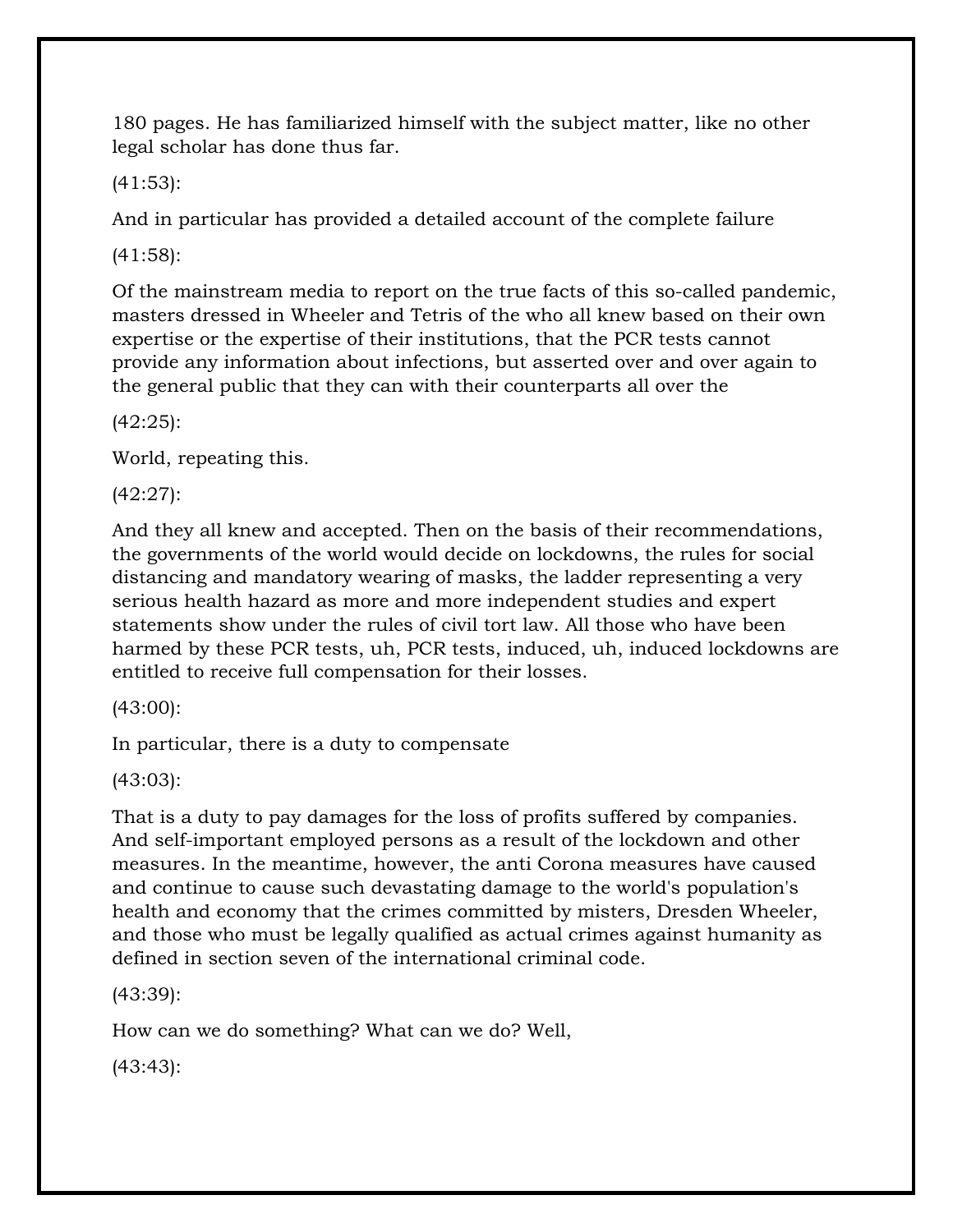The class action is the best route to compensatory damages and to political consequences. The so-called class action lawsuit is based on English law and exists today in the USA. And in Canada, it enables a court of law to allow a complaint for damages to be tried as a class action lawsuit at the re at the request of a plaintiff, if one, as a result of a damage inducing

 $(44:11)$ :

Event to a large number

(44:13):

Of people suffer the same type of damage phrase differently. A judge can allow a class action lawsuit to go forward. If common questions of law and fact make up the vital component of the lawsuit here, the common questions of law and fact revolve the worldwide PCR test based lockdowns and its consequences, just like the VW diesel passenger cars were functioning products, but they were defective due to a so-called defeat device because they didn't comply with the emissions standards. So to the PCR tests, which are perfectly good products and other settings are defective products when it comes to the diagnosis of infections.

(44:56):

Now, if an American

(44:57):

Or a Canadian company, or an American or Canadian individual decides to Sue these persons in the United States or Canada for damages, then the court called upon to resolve this dispute. May upon request, allow this complaint to be tried as a class action lawsuit. If this happens all effective, two parties worldwide will be informed about this through publications in the mainstream media, and will thus have the opportunity to join this class action within a certain period of time to be determined by the court. It should be emphasized that nobody must join the class action, but every injured party can join the class. The advantage of the class action is that only one trial is needed, namely to try the complaint of a representative plaintiff who is affected in a manner typical of everyone else in the class, this is firstly cheaper and secondly, faster than hundreds of thousands or more individual lawsuits. And thirdly, it imposes less of a burden on the courts for fleet. As a rule, it allows a much more precise examination of the accusations and would be possible in the context of hundreds of thousands or more likely in this Corona setting, even millions of individual lawsuits

(46:16):